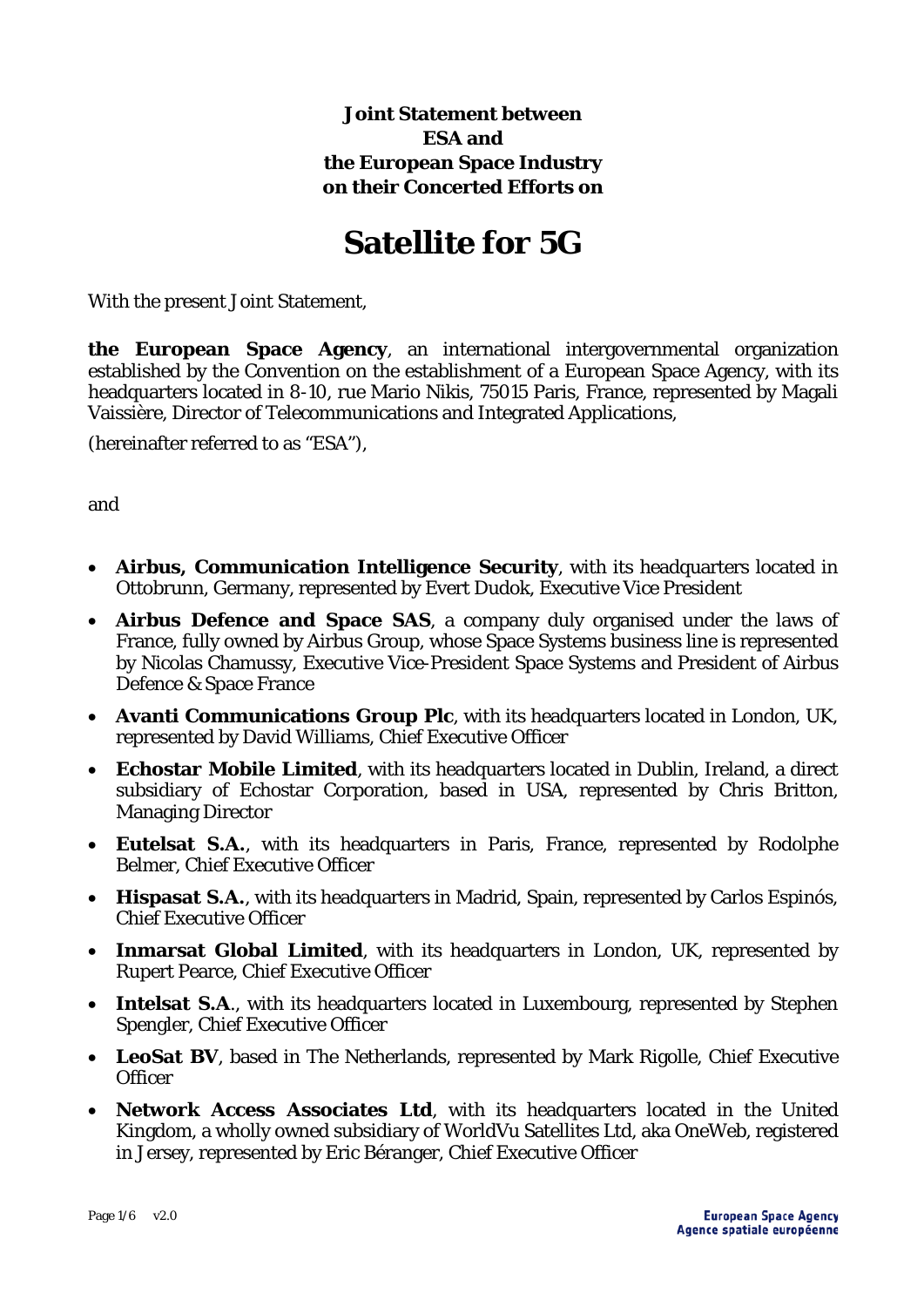- **Newtec Cy N.V.**, with its headquarters in Belgium, represented by Thomas Van den Driessche, Chief Executive Officer
- **SatixFy UK Ltd**, registered in Farnborough, UK, affiliate of SatixFy Ltd. headquartered in Hong-Kong , represented by Simona Gat, Chief Executive Officer
- **SES S.A.**, with its headquarters located in Luxembourg, represented by Karim Michel Sabbagh, President and Chief Executive Officer
- **Telesat Canada**, with its headquarters located in Canada, represented by Daniel Goldberg President and Chief Executive Officer
- **Thales Alenia Space**, with its headquarters located in France, represented by Jean Loic Galle, Chief Executive Officer
- **ViaSat SA**, with its headquarters located in Switzerland, a wholly owned subsidiary of ViaSat Inc, represented by Stefano Vaccaro, Chief Executive Officer

(hereinafter jointly referred to as "the European Space Industry"),

ESA and the European Space Industry jointly referred to as "the Signatories" and individually as a "Signatory",

The Signatories share the understanding that:

- The on-going development of the  $5<sup>th</sup>$  Generation of communication networks provides a unique opportunity for a seamless integration of satellite with terrestrial networks as an integral component of the 5G system.
- 5G enables the seamless interworking of different technologies and networks, mobile, fixed, wireless, satellite, as well as their orchestration. Certain complementary work has been initiated in 3GPP (and ETSI) with respect to the integration of satellite into 5G.
- Terrestrial and satellite 5G convergence has been initiated in Europe in particular through the initiative undertaken by the European Commission (EC) as part of the Horizon2020 and 5G Public Private Partnership (5GPPP). The Signatories intend to build upon that initiative and reinforce it, for the benefit of the European satellite and terrestrial telecom industry, in close collaboration with the EC and other key stakeholders.
- Satellite can offer complementary connectivity options and seamless user experience, and provide important benefits when integrated in the overall 5G system, owing to its intrinsic advantages including universal coverage, multicasting and broadcasting capability.
- Satellite networks can be configured to provide the guarantee of the highest level of connectivity, availability, resilience and security to significant sectors targeted by 5G (hereinafter referred to as "Verticals"). Technological innovation enables the continuous improvement of such performance capabilities.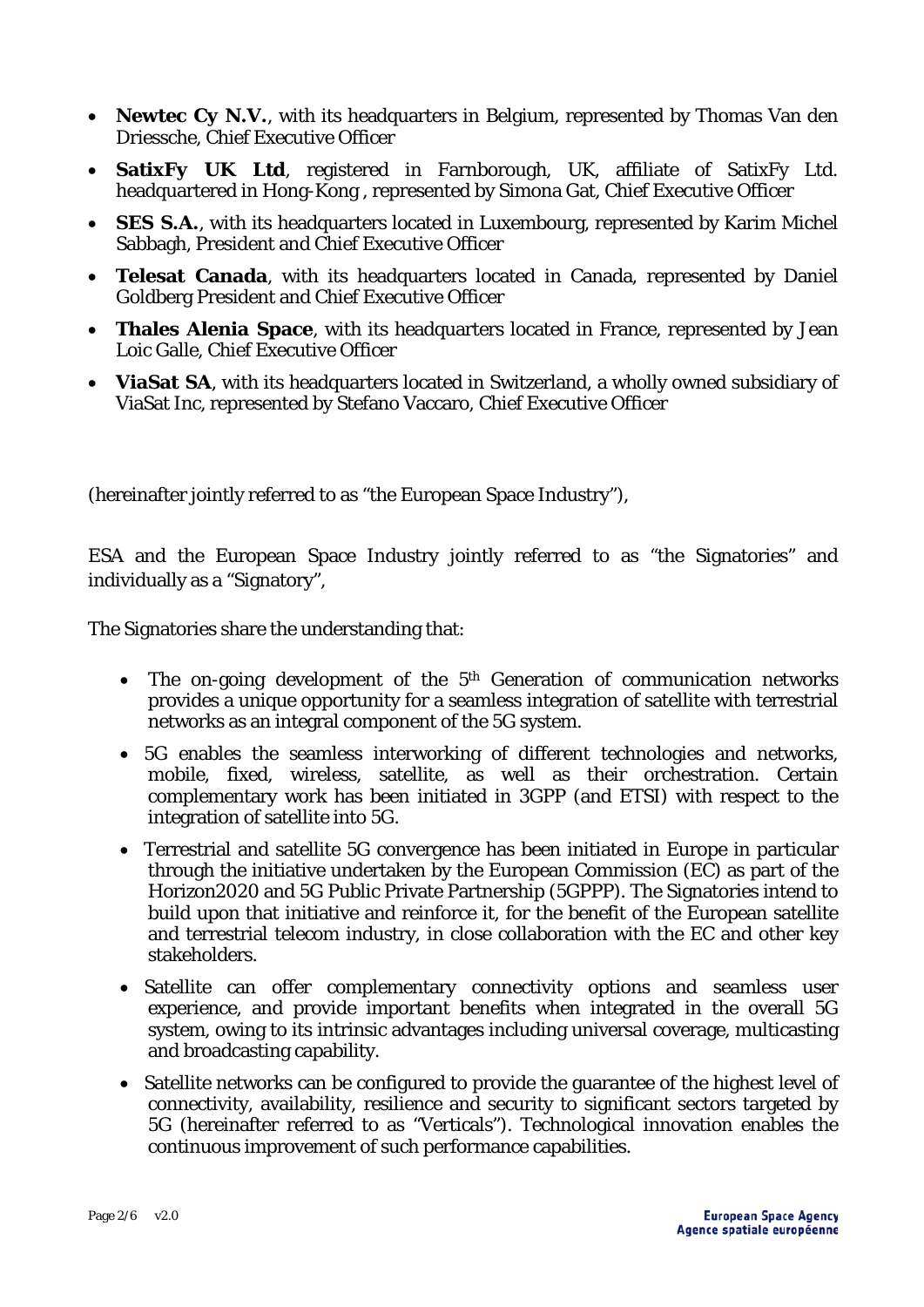• Satellites can contribute to new business opportunities in 5G by supporting new types of applications and innovative business models within multiple Verticals, mainly in transport, media & entertainment, and public safety, and potentially in energy, agriculture, health and factories of the future, as typical examples.

Recognising that the capabilities of satellite networks should be more actively promoted and demonstrated toward the private stakeholders involved in the definition, design, planning and deployment of 5G solutions as well as by the Verticals targeted by 5G;

Acknowledging that the 5G stakeholders collaboration landscape opportunities established by the European Commission through the 5G Public Private Partnership (5GPPP) and the 5G Infrastructure Association (5GIA), its proposed 5G Pan-European trials roadmap and the significant public support proposed through the Horizon2020 Information and Communication Technologies (H2020 ICT) 5G work programme;

The Signatories share the willingness to combine certain efforts in the field of Satellite for 5G (hereinafter referred to as "the Concerted Efforts") pursuant to the following objective:

To develop and demonstrate the added value that Satellite brings in the context of 5G in facilitating Pan-European and global coverage, resilience, mobility and security for the provision of 5G services and as enabler of innovative infrastructure and services. For that purpose, priority will be given to Verticals in which satellites can have a prominent role, such as transport, media and entertainment, public safety, without precluding additional relevant Verticals and use cases.

- 1) The Concerted Efforts will focus on:
	- a) A federation of 5G service trials, including satellite capabilities. The trials will be harmonised with the EC Action Plan and shall aim to be integrated within the wider trial roadmap facilitated by the 5G Infrastructure Association, as part of an ESA "Satellite for 5G Initiative" in the 2018-2020 timeframe and beyond. These trials:
		- i. Will focus on selected 5G Verticals and use cases, with deployment in the field with users and applications representative of the pre-operational and operational environment.
		- ii. May include a first phase based on existing space and ground segment assets (starting in 2017) and a second phase with space and ground segment technologies currently under development or planned to be developed (e.g. from 2019 onwards) and foresee incremental levels of satcom 5G integration and capabilities.
		- iii. Primarily complement other national, international or private initiatives, whether already including or not including satellite.
		- iv. Shall demonstrate the use of satellite communications capabilities integrated and interoperable in the 5G environment, achieve interoperability of networks and demonstrate the functionality, performance and benefits brought by the use of satellite. These trials shall aim to include the participation of terrestrial telecommunication infrastructure and Vertical stakeholders to demonstrate the benefits of satellite communications and space-based information.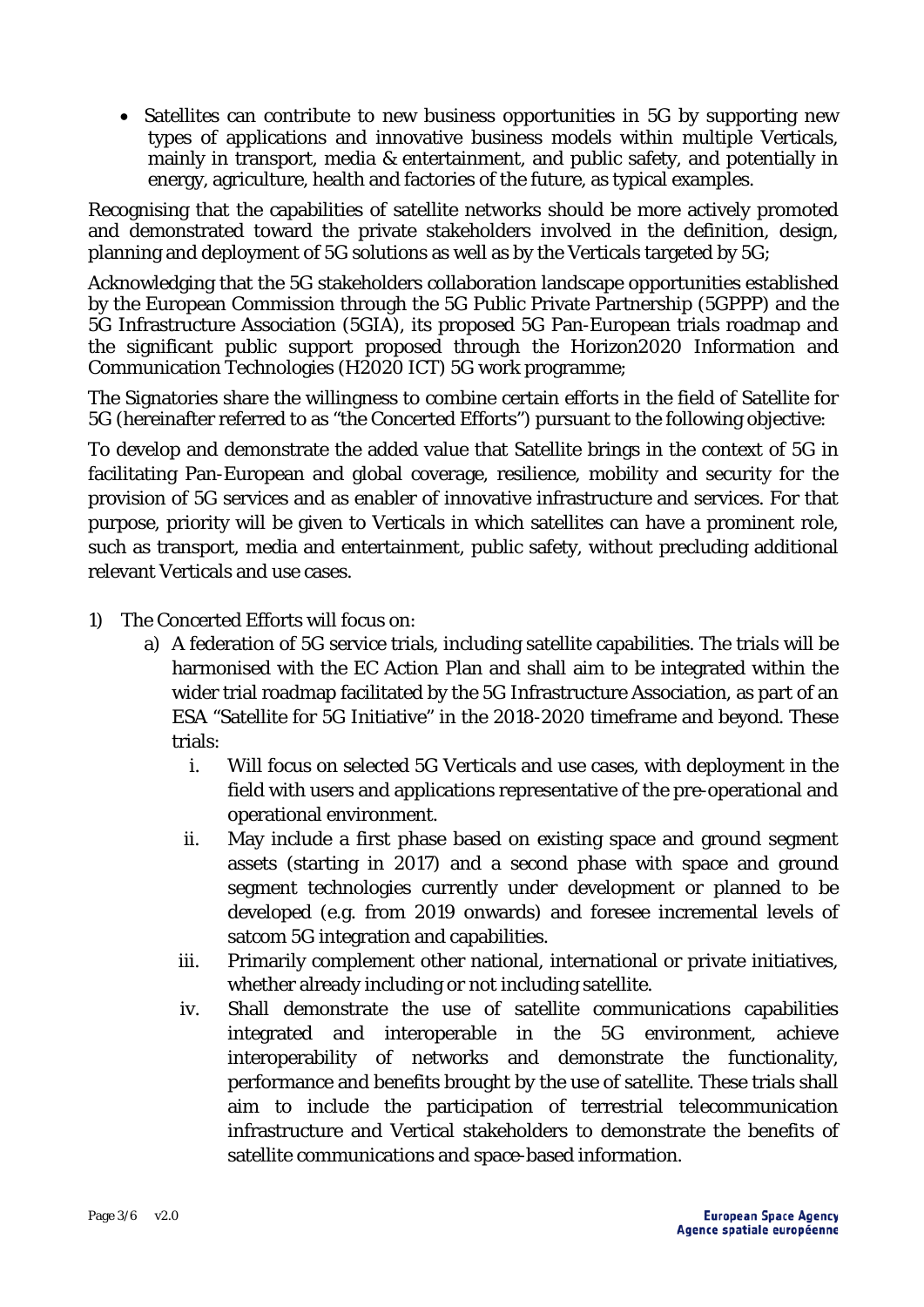- b) A set of transversal activities forming also part of an ESA "Satellite for 5G Initiative" in the areas of applications development, standardisation, resource management aspects, interoperability demonstration campaigns, and ground segment development for integration with terrestrial networks. These activities may include access to or provision of testbeds, experimentation and other facilities*.* Additionally ESA will continue the ongoing support to regulatory and spectrum management activities, as appropriate. Space segment technology developments will be addressed through the existing financial and programmatic instruments with their established ARTES rules and procedures.
- c) A set of industry led outreach activities forming also part of an ESA "Satellite for 5G Initiative", aimed at promoting awareness of satellite in 5G in national and international events and providing visibility of achievements in 5G field trials and 5G technology integrations.
- 2) The Concerted Efforts envisage a close cooperation between private and public stakeholders. Pursuant to this objective, all Signatories will contribute to the success of the activities, particularly with their own resources, infrastructure, satellite capacity, subject to decisions at the appropriate level and the establishment of appropriate instruments in accordance with Signatories' respective legal frameworks, rules and procedures.
- 3) In setting up the "Satellite for 5G Initiative", ESA, in consultation and agreement with its Member States, will deploy existing financial and programmatic instruments with their established rules and procedures and put in place complementary programmatic instruments, as required for the implementation of the three sets of activities defined under 1) above.
- 4) Following the signature of this Joint Statement, the Signatories will consolidate at latest by November 2017 the definition of basic principles governing the establishment of trial projects and detailing requirements for the transversal actions.
- 5) The Concerted Efforts shall be set out to ensure a complementary effort to other European, National and International trial initiatives. In particular, it is envisaged as a first step to deliver a roadmap of Pan-European and international trials in time to be integrated as additional satellite contributions to the November 2017 5G Pan-European trials roadmap facilitated by the 5GIA and the projects that will stem from the coming European Union 5GPPP calls with the aim to further strengthen the validation of satellite use cases in the overall portfolio of 5G trials.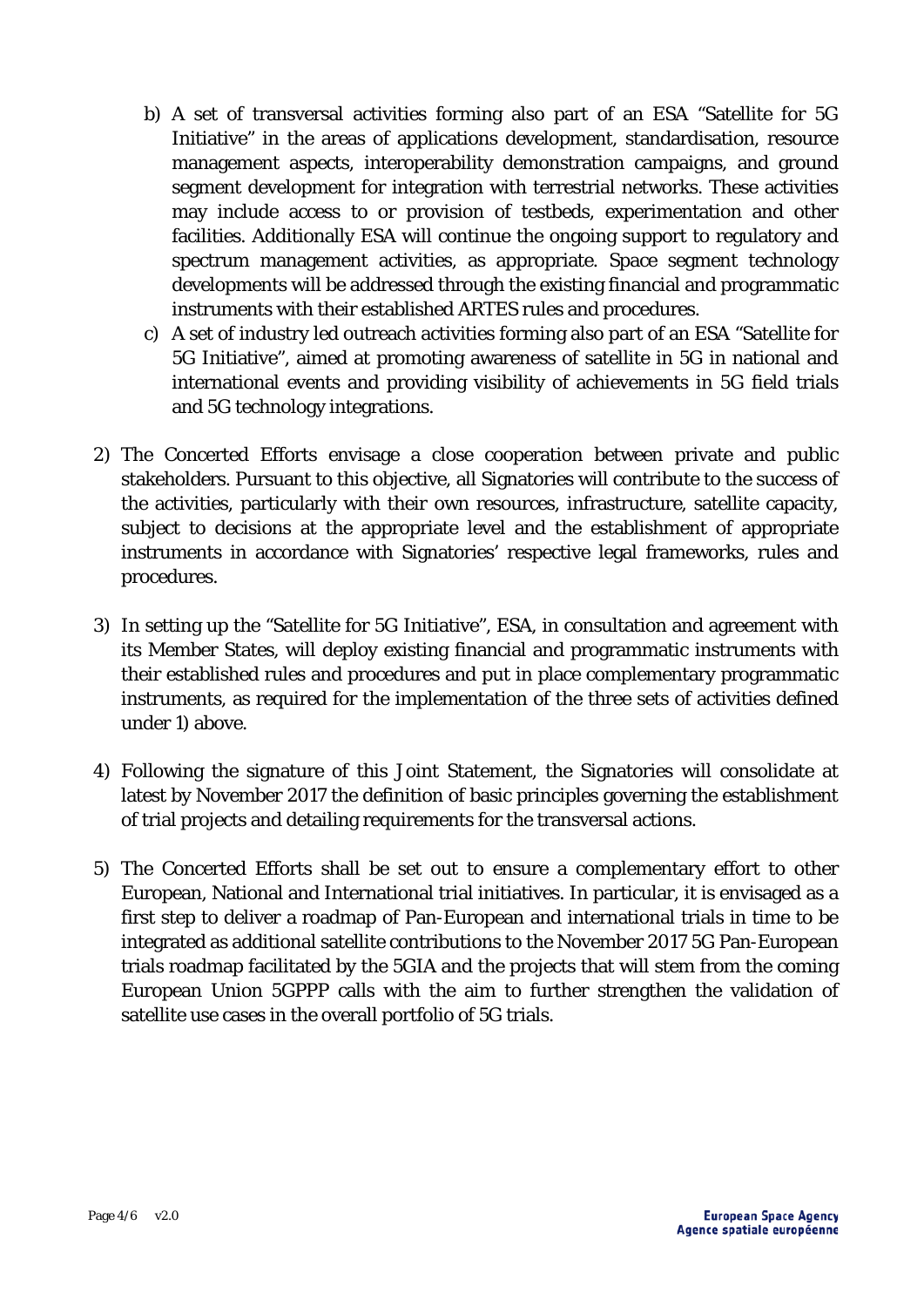## Signatures

Paris, 21 June 2017

- **Airbus, Communication Intelligence Security**, signed by Evert Dudok
- **Airbus Defence and Space SAS**, signed by Nicolas Chamussy
- **Avanti Communications Group Plc**, signed by David Williams
- **Echostar Mobile Limited**, signed by Chris Britton
- **Eutelsat S.A.**, signed by Rodolphe Belmer
- **Hispasat S.A.**, signed by Carlos Espinós
- **Inmarsat Global Limited**, signed by Rupert Pearce
- **Intelsat S.A**., signed by Stephen Spengler
- **LeoSat BV**, signed by Mark Rigolle
- **Network Access Associates Ltd**, signed by Eric Béranger
- **Newtec Cy N.V.**, signed by Thomas Van den Driessche
- **SatixFy UK Ltd**, signed by Simona Gat
- **SES S.A.**, signed by Karim Michel Sabbagh
- **Telesat Canada**, signed by Daniel Goldberg
- **Thales Alenia Space**, signed Jean Loic Galle
- **ViaSat SA**, signed by Stefano Vaccaro

Herndon, Virginia, USA, 17 July 2017

• **VT iDirect Solutions Ltd,** with its headquarters located in Killarney, Ireland, a wholly owned subsidiary of VT iDirect, Inc., represented by Chris Norem, member of Board of Directors for VT iDirect Solutions Ltd

Rome, 1 August 2017

**Telespazio S.p.A,** with its headquarters located in Rome, Italy, a wholly owned subsidiary of Leonardo S.p.A and Thales S.A., represented by Luigi Pasquali, Telespazio CEO

Munich, 20 September 2017

• **Nomor Research GmBH,** with its headquarters located in Munich, Germany, represented by Ingo Viering, CEO

London, 2 October 2017

• **GVF Ltd (GLOBAL VSAT FORUM),** with its headquarters located in St. Albans, Hertfordshire AL1 3TF, UK, represented by Secretary General, David Hartshorn